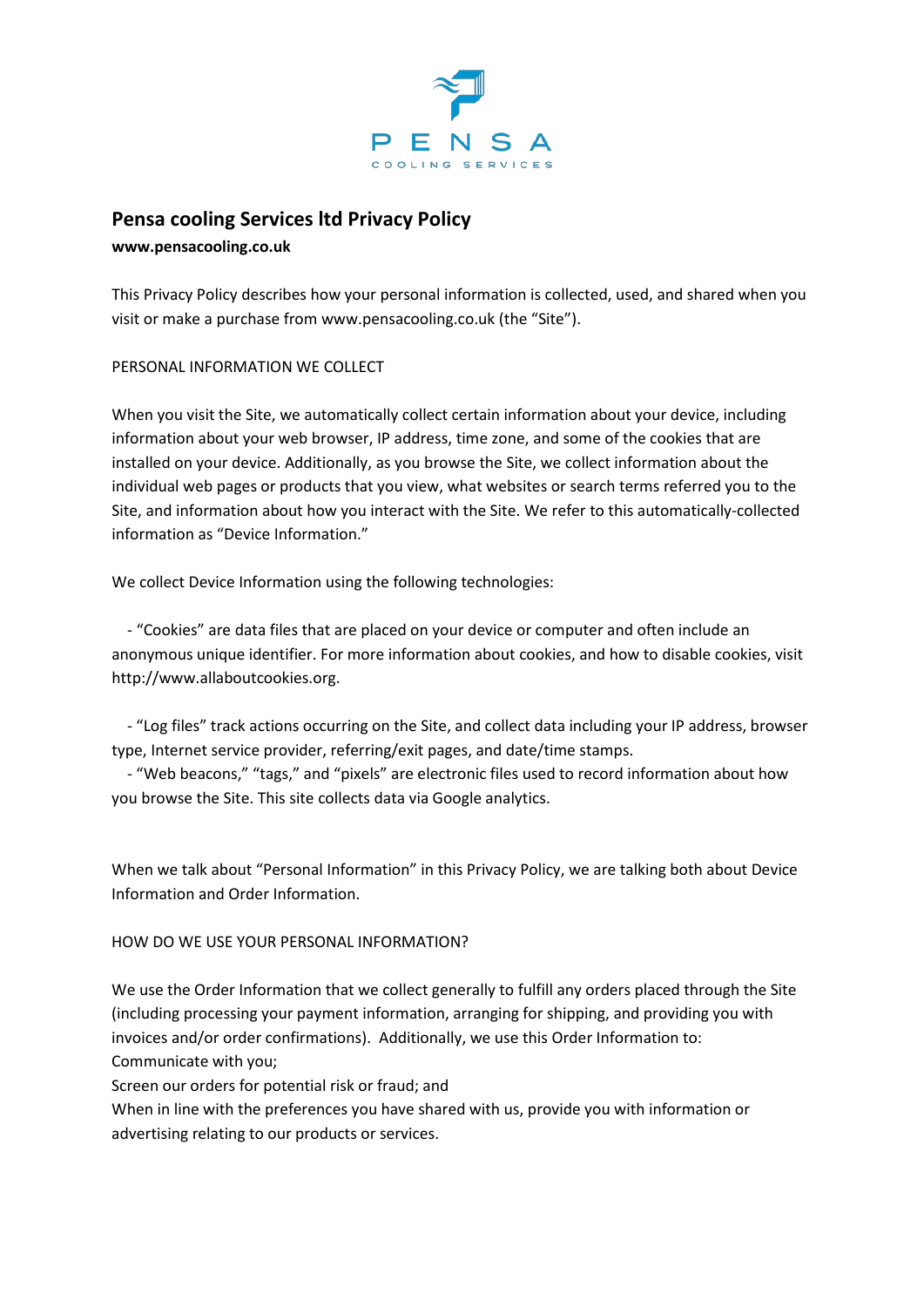

We use the Device Information that we collect to help us screen for potential risk and fraud (in particular, your IP address), and more generally to improve and optimize our Site (for example, by generating analytics about how our customers browse and interact with the Site, and to assess the success of our marketing and advertising campaigns).

#### SHARING YOUR PERSONAL INFORMATION

We share your Personal Information with third parties to help us use your Personal Information, as described above. Google Analytics to help us understand how our customers use the Site--you can read more about how Google uses your Personal Information here:

https://www.google.com/intl/en/policies/privacy/. You can also opt-out of Google Analytics here: https://tools.google.com/dlpage/gaoptout.

Finally, we may also share your Personal Information to comply with applicable laws and regulations, to respond to a subpoena, search warrant or other lawful request for information we receive, or to otherwise protect our rights.

BEHAVIOURAL ADVERTISING N/A

Additionally, you can opt out of some of these services by visiting the Digital Advertising Alliance's opt-out portal at: http://optout.aboutads.info/.

## DO NOT TRACK

Please note that we do not alter our Site's data collection and use practices when we see a Do Not Track signal from your browser.

#### YOUR RIGHTS

If you are a European resident, you have the right to access personal information we hold about you and to ask that your personal information be corrected, updated, or deleted. If you would like to exercise this right, please contact us through the contact information below.

Additionally, if you are a European resident we note that we are processing your information in order to fulfill contracts we might have with you (for example if you make an order through the Site), or otherwise to pursue our legitimate business interests listed above. Additionally, please note that your information will be transferred outside of Europe, including to Canada and the United States.

#### DATA RETENTION